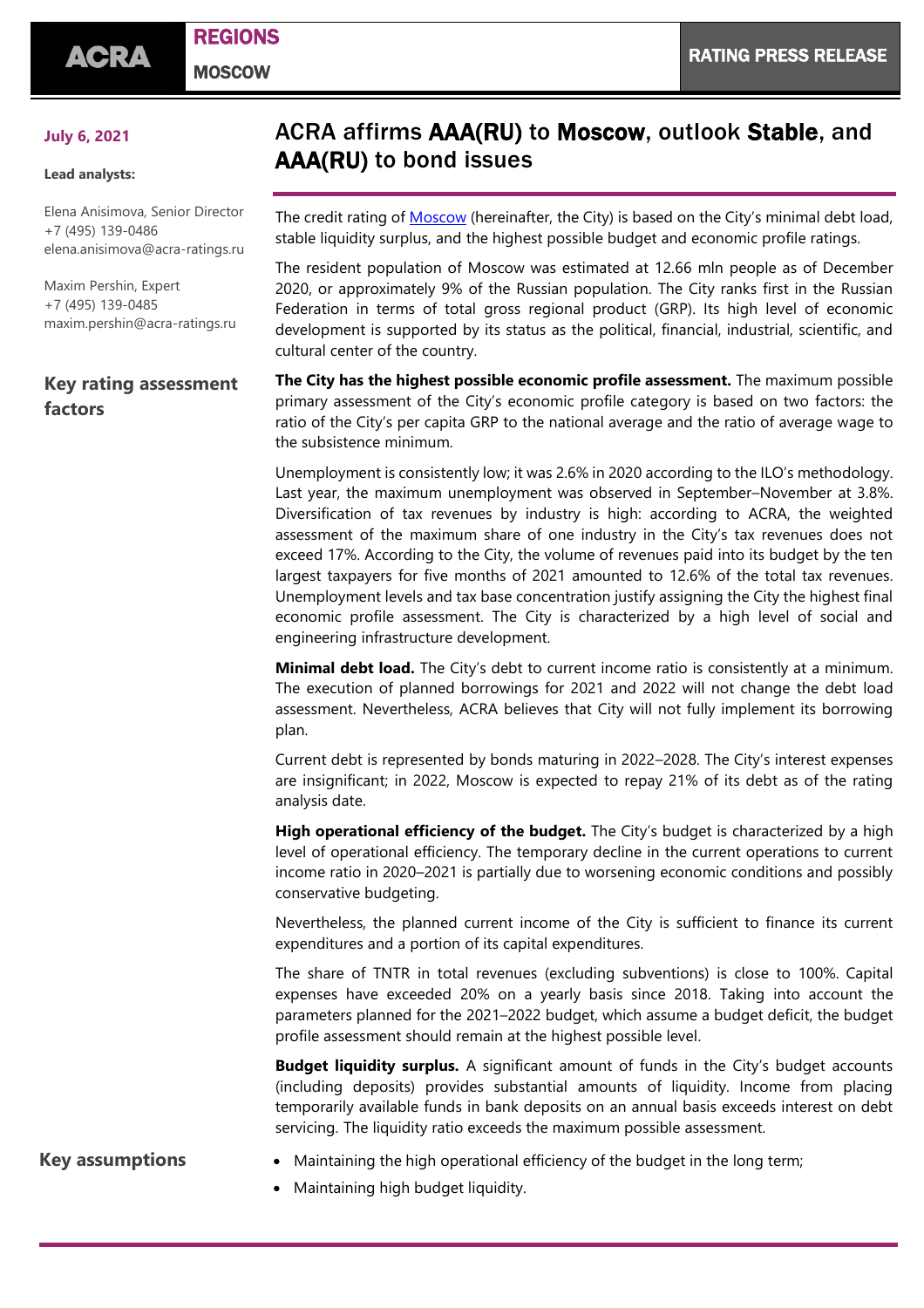| <b>ACRA</b> | ACRA affirms AAA(RU) to Moscow, outlook Stable, and AAA(RU) to bond issues |
|-------------|----------------------------------------------------------------------------|
|-------------|----------------------------------------------------------------------------|

| <b>Potential outlook or</b><br>rating change factors | The Stable outlook assumes that the rating will most likely stay unchanged within the 12<br>to 18-month horizon.                                                                                                                                                                                                                                                                                                                                                                                                                                                                                                                                                             |
|------------------------------------------------------|------------------------------------------------------------------------------------------------------------------------------------------------------------------------------------------------------------------------------------------------------------------------------------------------------------------------------------------------------------------------------------------------------------------------------------------------------------------------------------------------------------------------------------------------------------------------------------------------------------------------------------------------------------------------------|
|                                                      | A negative rating action may be prompted by:                                                                                                                                                                                                                                                                                                                                                                                                                                                                                                                                                                                                                                 |
|                                                      | Significant decline in operational balance surplus and substantial increase in debt load;                                                                                                                                                                                                                                                                                                                                                                                                                                                                                                                                                                                    |
|                                                      | Substantial changes in inter-budget relations in the Russian Federation.                                                                                                                                                                                                                                                                                                                                                                                                                                                                                                                                                                                                     |
| <b>Issue ratings</b>                                 | Moscow Government Bond, 2006 (ISIN RU000A0JNYN1), maturity date: June 11, 2022, issue<br>volume: RUB 30 bln - AAA(RU).                                                                                                                                                                                                                                                                                                                                                                                                                                                                                                                                                       |
|                                                      | Moscow Government Bond, 2021 (ISIN RU000A1030S9), maturity date: April 23, 2024, issue<br>volume: RUB 35 bln - AAA(RU).                                                                                                                                                                                                                                                                                                                                                                                                                                                                                                                                                      |
|                                                      | Moscow Government Bond, 2021 (ISIN RU000A1030T7), maturity date: April 21, 2026, issue<br>volume: RUB 10.4 bln - AAA(RU).                                                                                                                                                                                                                                                                                                                                                                                                                                                                                                                                                    |
|                                                      | Moscow Government Bond, 2021 (ISIN RU000A1033Z8), maturity date: May 18, 2028, issue<br>volume: RUB 70 bln - AAA(RU).                                                                                                                                                                                                                                                                                                                                                                                                                                                                                                                                                        |
|                                                      | Rationale. In ACRA's opinion, the bonds listed above are senior unsecured debt instruments,<br>the credit rating of which is equal to the credit rating of Moscow.                                                                                                                                                                                                                                                                                                                                                                                                                                                                                                           |
| <b>Regulatory disclosure</b>                         | The credit ratings have been assigned to Moscow and to the bonds (ISIN RU000A0JNYN1,<br>RU000A1030S9, RU000A1033Z8, RU000A1030T7) issued by Moscow under the national<br>scale for the Russian Federation based on the Methodology for Credit Ratings Assignment<br>to Regional and Municipal Authorities of the Russian Federation and the Key Concepts Used<br>by the Analytical Credit Rating Agency Within the Scope of Its Rating Activities. The<br>Methodology for Assigning Credit Ratings to Individual Issues of Financial Instruments<br>Under the National Scale for the Russian Federation was also applied to assign the credit<br>rating to the above issues. |
|                                                      | The credit rating of Moscow and the credit rating of the bonds (ISIN RU000A0JNYN1,<br>RU000A1030S9, RU000A1033Z8, RU000A1030T7) issued by Moscow were published by<br>ACRA for the first time on August 30, 2017, October 17, 2017, April 26, 2021, May 21, 2021,<br>and June 7, 2021, respectively.                                                                                                                                                                                                                                                                                                                                                                         |
|                                                      | The credit rating of Moscow and the credit ratings of the bonds (ISIN RU000A0JNYN1,<br>RU000A1030S9, RU000A1033Z8, RU000A1030T7) issued by Moscow are expected to be<br>revised within 182 days after the publication date of this press release as per the <i>Calendar</i><br>of planned sovereign credit rating revisions and publications.                                                                                                                                                                                                                                                                                                                                |
|                                                      | The credit ratings were assigned based on data provided by Moscow, information from<br>publicly available sources (the Ministry of Finance, the Federal State Statistics Service, and<br>the Federal Tax Service), and ACRA's own databases. The credit ratings are solicited, and the<br>Government of Moscow participated in the rating process.                                                                                                                                                                                                                                                                                                                           |
|                                                      | In assigning the credit ratings, ACRA used only information, the quality and reliability of<br>which was, in ACRA's opinion, appropriate and sufficient to apply the methodologies.                                                                                                                                                                                                                                                                                                                                                                                                                                                                                          |
|                                                      | ACRA provided no additional services to the Government of Moscow. No conflicts of interest<br>were discovered in the course of credit rating assignment.                                                                                                                                                                                                                                                                                                                                                                                                                                                                                                                     |
|                                                      |                                                                                                                                                                                                                                                                                                                                                                                                                                                                                                                                                                                                                                                                              |